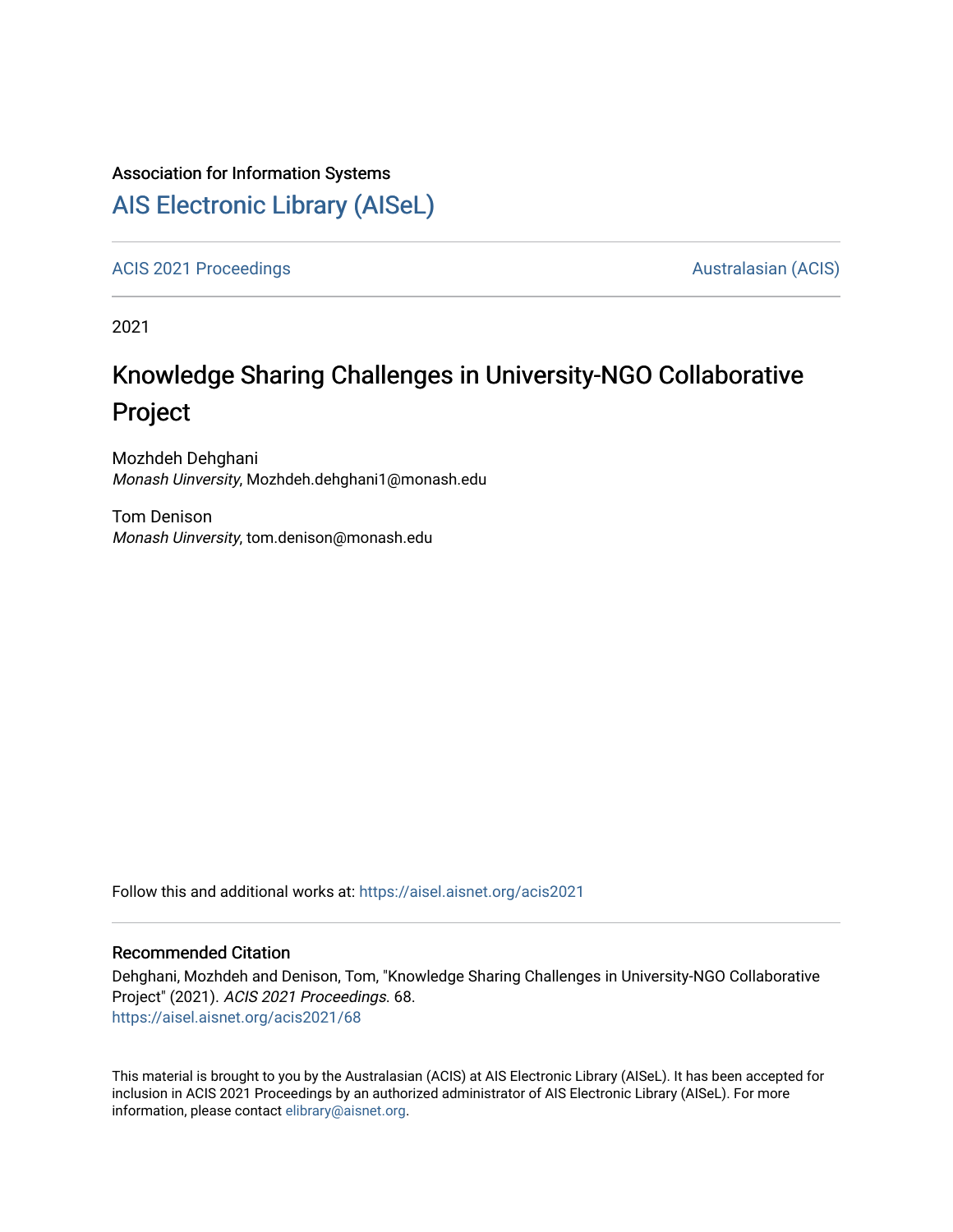## **Knowledge Sharing Challenges in University-NGO Collaborative Project**

#### **Full research paper**

#### **Mozhdeh Dehghani**

Information Technology Faculty Monash University Melbourne, Victoria Email: Mozhdeh.dehghani1@monash.edu

#### **Tom Denison**

Information Technology Faculty Monash University Melbourne, Victoria Email: Tom.Denison@monash.edu

### **Abstract**

This research is based on a qualitative approach with in-depth case study using Nonaka's theory of knowledge creation. It addresses the high-level need to make collaboration more effective between university and NGO by exploring knowledge sharing challenges. It used semi-structured interviews, and project documentation to look at the ways in which researchers and NGO representatives with different culture within University-NGO partnerships share information and knowledge. The study will propose guidelines that reflect five key steps which are important in order to show how collaborative projects can build a successful knowledge sharing environment.

**Keywords**: Knowledge sharing, knowledge sharing challenges, University-NGO collaboration, collaborative project, knowledge creation theory.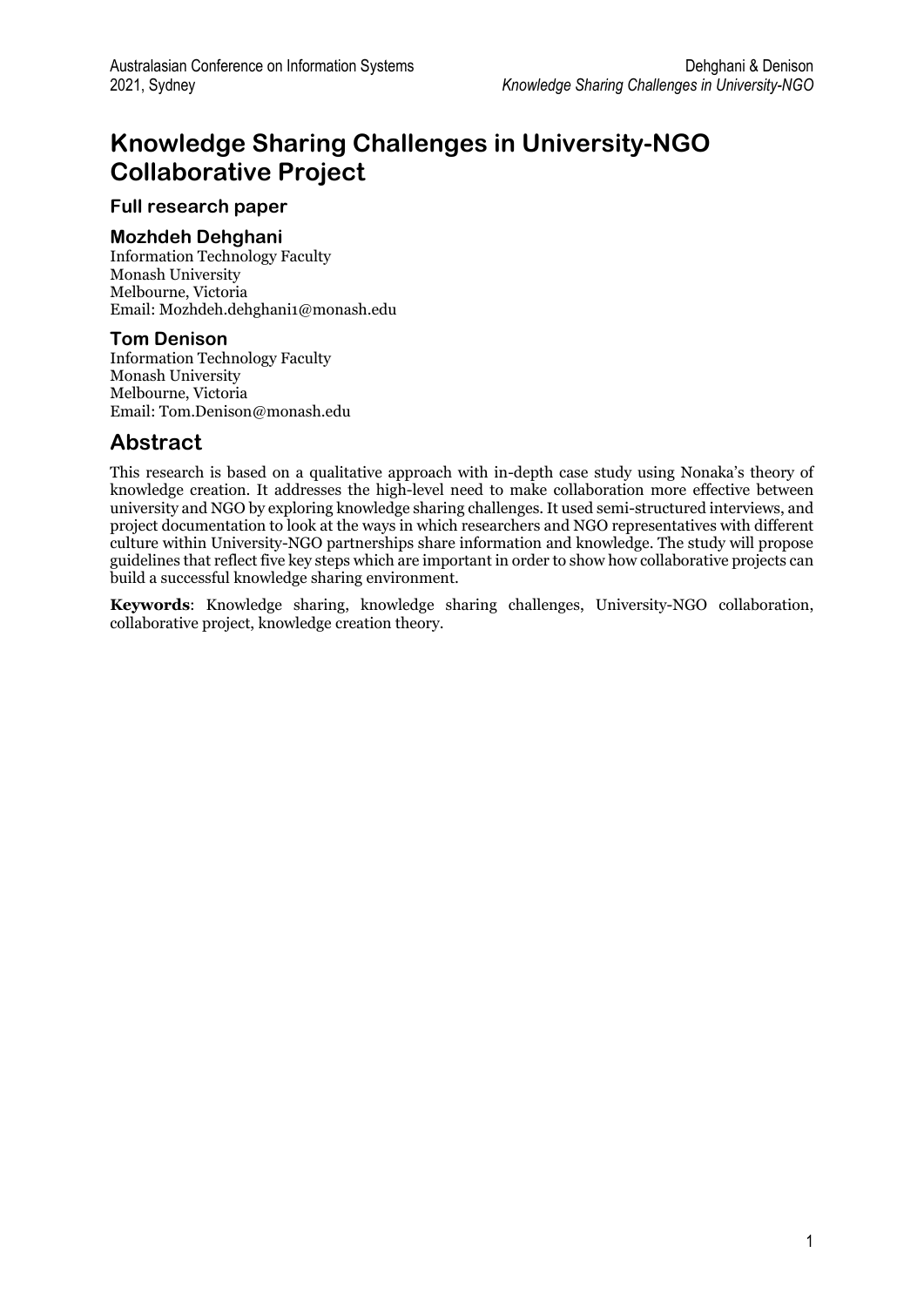## **1 Introduction**

The literature on knowledge creation shows that knowledge sharing is an important but complex process in university–NGO collaboration (Olivier et al. 2016; Pineda et al. 2009). Knowledge sharing can be defined as "activities of transferring or disseminating knowledge from one person, group or organization to another"(Lee 2001, p. 324) and is considered a process or activity leading to both individual and organizational learning (Andrews and Delahaye 2000). The definition of knowledge sharing is not limited to organisations. For example, Parekh (2009) considered knowledge sharing as activities through which information, skills and expertise are exchanged among individuals, a community, an organisation or collaborative parties Others have defined knowledge sharing as a dual process of not only acquiring knowledge but also contributing to knowledge production through activities such as "learning-by-observation, listening and asking, sharing ideas, and giving advice" (Bosua and Scheepers 2007, p. 95). All of these authors emphasised interaction between individuals.

Opposed to this, Knowledge transfer has been defined as "the movement from its point of generation or codified form to the point of use" (Grover and Davenport 2001, p. 8) within a specific context such as learning that happens in midwifery through face-to-face practice (Bosua and Scheepers 2007). Bolisani (2008, p. 112) defined knowledge transfer as the process through which a "piece of knowledge" is passed via medium or channels from somebody to somebody else. In the majority of studies, knowledge transfer is defined as the process in an organisation through which different departments, groups and divisions interact and learn from the experience of others (Easterby‐Smith et al. 2008). In these contexts, knowledge transfer can be referred to in terms of legal structures such as strategic alliances and networks, including R&D coalitions, franchising, co-production agreements, licensing and joint ventures (Easterby‐Smith et al. 2008) and collaborative projects through which stakeholders learn from each other's experience. In university–industry/NGO collaboration, various structures are used as a context for knowledge transfer, including collaborative research projects, contract research, joint supervision of PhDs and community-based research.

The current research explores knowledge sharing challenges between individuals, groups and organisations within collaborative projects. In the current research, knowledge sharing is defined as either a process of exchanging and sharing individually held knowledge in tacit and explicit forms with other project members within a collaborative project structure, or exchanging and sharing knowledge produced by the project with the main organisations and parties who were involved in establishing the project, and relevant wider audiences.

University–NGO collaborations are relationships between NGOs and their practitioners and academics, based on shared objectives and interests and, in particular, are a means of social action and policy practice through the generation of solutions to community problems and concerns (Strier 2011). University–NGO collaboration has been described as "a win–win situation in which NGOs provide access to empirical experience and evidence, and the academic partner brings theoretical framing and methodological expertise" (Aniekwe et al. 2012, p. 4). NGOs' use of the knowledge thus produced can improve their practices (Hayman et al. 2016), while universities can access skills, competencies and capabilities in practice (Yaziji and Doh 2009). Although challenges in university–industry/NGO partnerships and knowledge sharing processes have been identified in previous studies, as will be discussed in the next Section, the literature review shows that the barriers and drivers identified in university–industry/NGO partnership have mostly been discussed in terms of the establishment of collaboration and partnerships, rather than knowledge sharing mechanisms at the individual level. There is thus a need to investigate the factors which impact on knowledge sharing success at that level from participants' perspectives.

There is also little research into KM within NGOs' and how they communicate with academics during collaboration. This paper focuses on knowledge sharing challenges in geographically distributed university-NGO collaborative projects that lead to use virtual collaborative spaces. Consequently, this paper aims to answer the research question "What are the barriers in the knowledge sharing processes of university–NGO collaborative projects from participants' perspectives in Australia?".

## **2 Knowledge Sharing Challenges**

The nature of the barriers to knowledge sharing in collaborative projects has been well studied. Van Wijk et al. (2008) explored the factors affecting knowledge transfer in interorganisational collaboration after reviewing and analysing 75 papers. Factors impacting on knowledge transfer included absorptive capacity, ambiguity, cultural differences, differences in goals, trust and tie-strength. Pineda et al. (2009) explored the manner in which the particular characteristics of the university and industry and their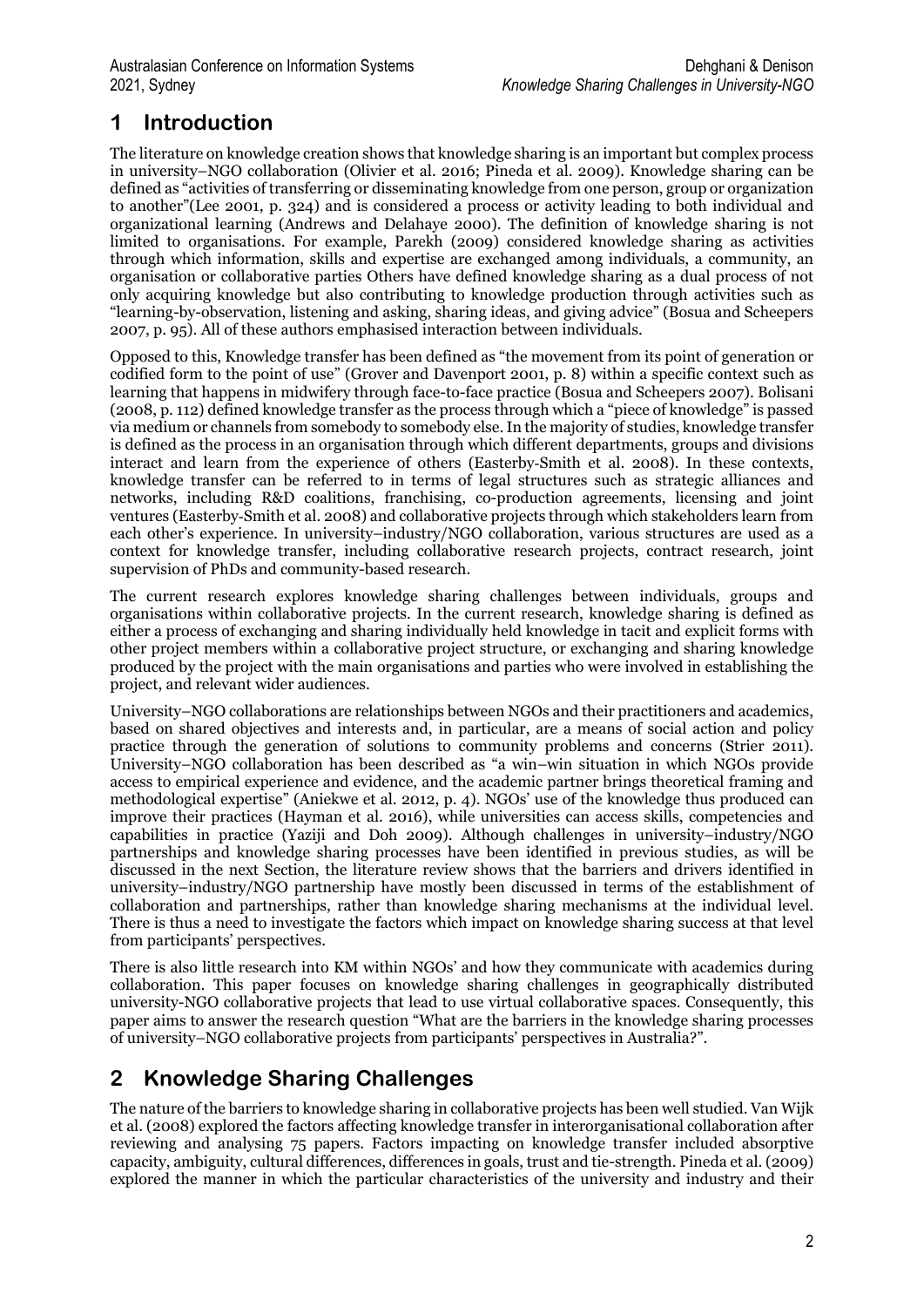socio-cultural contexts prove to be significant impediments to collaboration. Attia (2015) categorised the barriers affecting university–industry collaboration into two groups: orientation-related and transaction-related barriers. Orientation-related barriers refer to the motivations and concerns of academics in collaborating. For example, academics might delay or even not publish the results of collaborative projects due to commercial considerations or the confidentiality of the industry research. Transactional barriers refer to "factors that can create noteworthy transactional costs to collaboration to industry" (Attia 2015, p. 17). Brohman et al. (2003, p. 98) studying a partnership between two universities and an NGO in Mexico identified issues in three categories, namely, "structural constraints rooted in the relationship between partners and the principal funder; structural constraints based in the internal constitution and procedures of the two universities; and differential needs and interests between the universities and NGO". They also found barriers related to distance, language and culture.

Finally, Olivier et al. (2016) organised NGO–researcher partnership challenges into four categories (p.447): 1) asymmetrical power relations linked to perceptions of unequal knowledge, competence and resources – for example, NGOs have less methodological knowledge concerning study design compared to academics; 2) divergent goals and approaches linked to the priorities of the partners and which may bring tensions in collaboration because of the different expectations that researchers and NGOs may have regarding the results of research; 3) lack of recognition for the contributions made by each partner linked to partners' quality in doing research – academic researchers are more aware of the standards of methodological and scientific rigour, while NGO members have pragmatic considerations in doing research; and 4) impediments to respect within partnerships linked to impediments in establishing a collaborative environment for partners to pursue their goals within the partnership.

## **3 Research methodology**

This study seeks to explore knowledge sharing challenges in collaborative projects, that is, interorganisational contexts. Different shared contexts can emerge within collaborative projects based on participants who have different experiences, ideas, skills, passions and tensions. These relationships are not fixed, but depend on context. The current study fits within the interpretivist paradigm, consistent with previous studies, because in order to fully capture knowledge sharing challenges it uses participants' opinions and perspectives about how knowledge is shared in collaborative projects.

As the aim is to explore knowledge sharing challenges in the context of university-NGO collaborative projects, the knowledge creation model developed by (Nonaka 1994; Nonaka and Takeuchi 1995), and especially the concept of Ba, is used as a theoretical framework. Ba is a context in which knowledge is shared, created and utilized. Ba can be "physical (e.g., office, dispersed business space); virtual (e.g. email, teleconference); mental (e.g., shared experiences, ideas, ideals); or any combination of them"(Nonaka and Konno 1998, p. 40). Four types of Ba can be defined, according to their role in the knowledge creation process: 1) Originating Ba is the primary Ba in which the knowledge creation process begins and offers context for socialisation; 2) Interacting/dialoguing Ba in which tacit knowledge is converted into explicit knowledge; 3) Systemising Ba in which collective and virtual interactions are characteristic and explicit knowledge can be converted into other explicit knowledge and further disseminated; and 4) Exercising Ba, in which explicit knowledge is converted into tacit knowledge(Nonaka and Konno 1998).

Understanding the different characteristics of Ba in collaborative projects and how active actors interact within each Ba can facilitate the development of new insights into knowledge sharing. In this study, the framework is used together with an in-depth case study method to explore knowledge sharing challenges in a university-NGO collaborative project. A case study provides a means to understand social phenomena in their natural settings or context (Darke and Shanks 2002). It is a comprehensive research strategy comprising the logic of design, data collection techniques and specific approaches to data analysis (Yin 2003), and is the most common qualitative research method within the IS discipline (Shanks and Bekmamedova 2013), using multiple source of evidence to understand the nature and complexity of existing processes (Benbasat et al. 1987).

Ethical approval with project number 9895 was acquired from Monash University Human Research Ethics Committee on 20/07/2017. Data was collected through semi-structured interviews and the analysis of project documentation, including minutes of meetings, official reports, and any other available documents which we had permission to access. Participants were asked about what sort of knowledge they shared, how they shared knowledge, how they created shared collaborative spaces, which spaces and tools they preferred for knowledge sharing, limitations/difficulties in sharing knowledge and the barriers to knowledge sharing. The questions were revised and modified after conducting the first interview to ensure the relevance and clarity of the questions.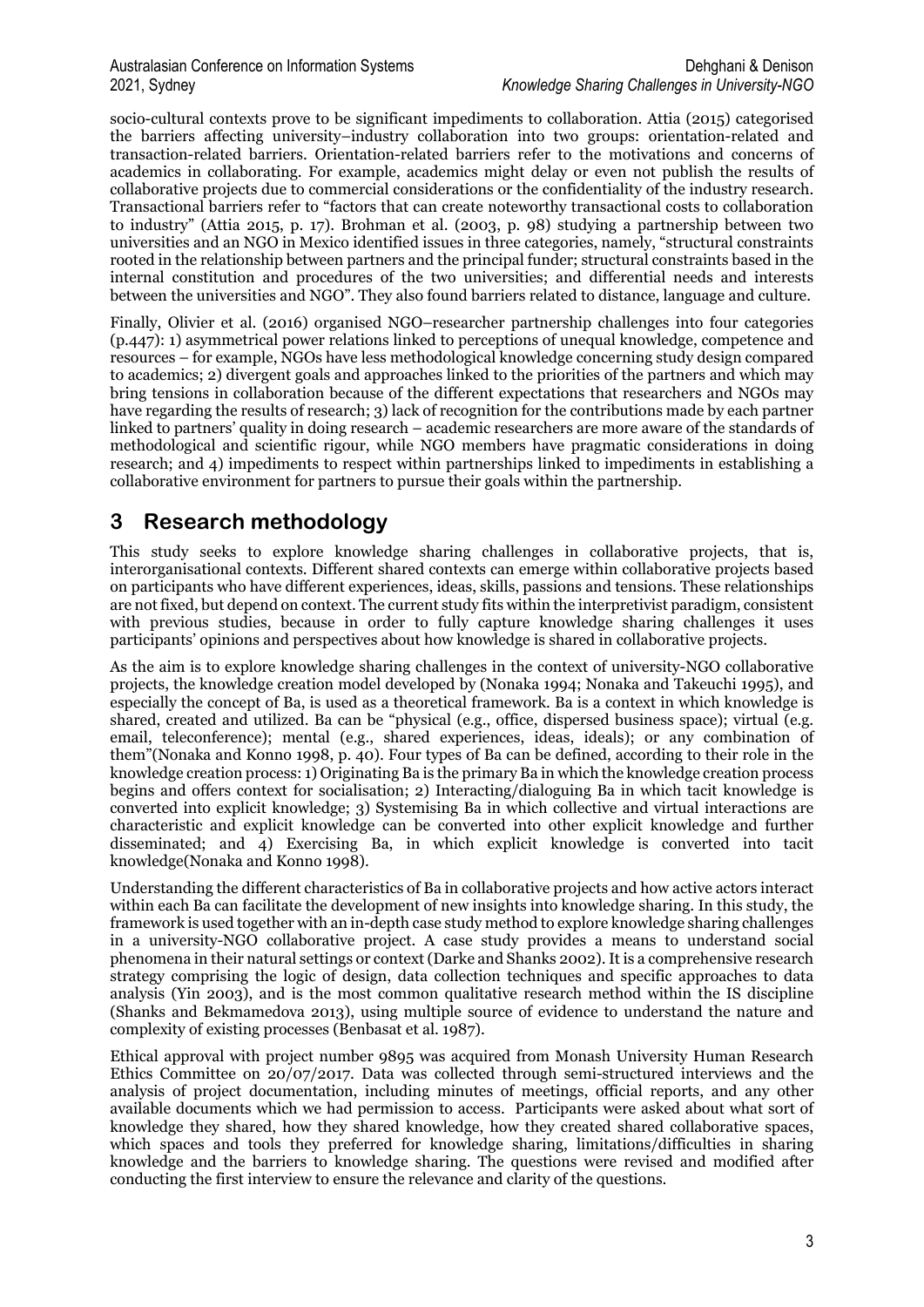As the focus of this research was the relationship between the NGO and the university, we interviewed those project members who were directly engaged in collaboration. In total, 16 out of 35 participants were interviewed between November 2017 and August 2019 including nine academics, four participants from the NGO (Bangladesh branch), two participants from the NGO (Australian branch), and one associate researcher from Rome. We interviewed participants twice. After the first round of interviews, we analysed the interviews based on the model and gained understanding about which areas needed more clarification. We then attended meetings (face to face and via video) and examined related documents. That in turn enabled us to better understand the project context.

Thematic analysis was selected as the data analysis method. There are two basic approaches to conducting thematic analysis. One approach is that themes are determined in advance by existing theory and are reflected in the interview questions (theory-driven); the other approach is a flexible approach to coding and theme development. The codes emerge from the data (data-driven) and exact words used by participants (Nvivo codes) (Terry et al. 2017).

In coding, we primarily used the data-driven approach to see what emerged from the data. We initially coded using the exact words used by participants, rather than pre-existing codes. However, the original list of questions that was developed from the literature acted as a form of guide to the discussion. We were aware that this may have introduced a level of bias, both during the interview and the analysis of the transcripts. Coding using the terms used by the participants was used so as to be guided by their ideas not any preconceived ideas obtained from the literature. After the initial coding, we reviewed the codes to determine whether the codes were still relevant to the transcripts. Therefore, irrelevant codes were deleted, some codes were merged with other codes, some codes were modified, some codes were moved to new places and some overlaps were removed.

For the next level of coding, we consulted the literature, the conceptual framework and the research questions to improve the level of robustness. Therefore, the codes and themes were determined by a mix of a data-driven approach, based on familiarisation with the data, and a theory-driven approach, based on the literature, conceptual framework and research questions.

Interviews with academics were conducted in face-to-face meetings in their offices, while NGO representatives were interviewed via Skype, Zoom and phone. The duration of the interviews ranged from 40 to 80 minutes. All interviews were recorded and transcribed verbatim. The recorded interviews were then entered into the qualitative data analysis software NVivo 12.

## **4 Case Study Context (ProjectNGO)**

ProjectNGO was a 5-year collaborative project between a university and an international communitybased aid and development NGO with branches in Australia and Bangladesh. Starting in 2015, it investigated information system (IS) design and socio-technical questions related to the adoption and adaptation of new technologies. It was a participatory action research (PAR) project and the outcomes were expected to include recommendations on managing PAR projects and developing information management systems for resilient farming in Bangladesh. It was not conceived of as a single project but, rather, as a group of related sub-projects including PhD research, and research on information literacy.

For the core project, 100 smartphones and phone credit were given to women farmers in each of three villages in Bangladesh. The women farmers were trained in the use of smartphone applications. This provided a number of benefits for the women. For example, the women were trained to access agricultural and fishery information related to crops, rice cultivation, fisheries, livestock, poultry and general horticulture via their smartphones. This information was provided through a commercial telecommunications company via an app which also incorporated information relevant to the local community. Women could call back for free if they needed further information and advice.

This project had complex structures using different collaborative technologies. The research team was split between Australia and Bangladesh. The university, located in Melbourne, Australia, was responsible for the governance of the project and designing and undertaking the research. A researcher from Rome was also engaged on the project. The Australian branch of the NGO was responsible for the administrative aspects of the project, including contract management. The Bangladesh branch of the NGO was responsible for field implementation, working with a number of partners, including local NGOs, a commercial telecommunications company and a number of Bangladeshi universities. However, the primary focus of this case study is the interaction between the university and the NGO.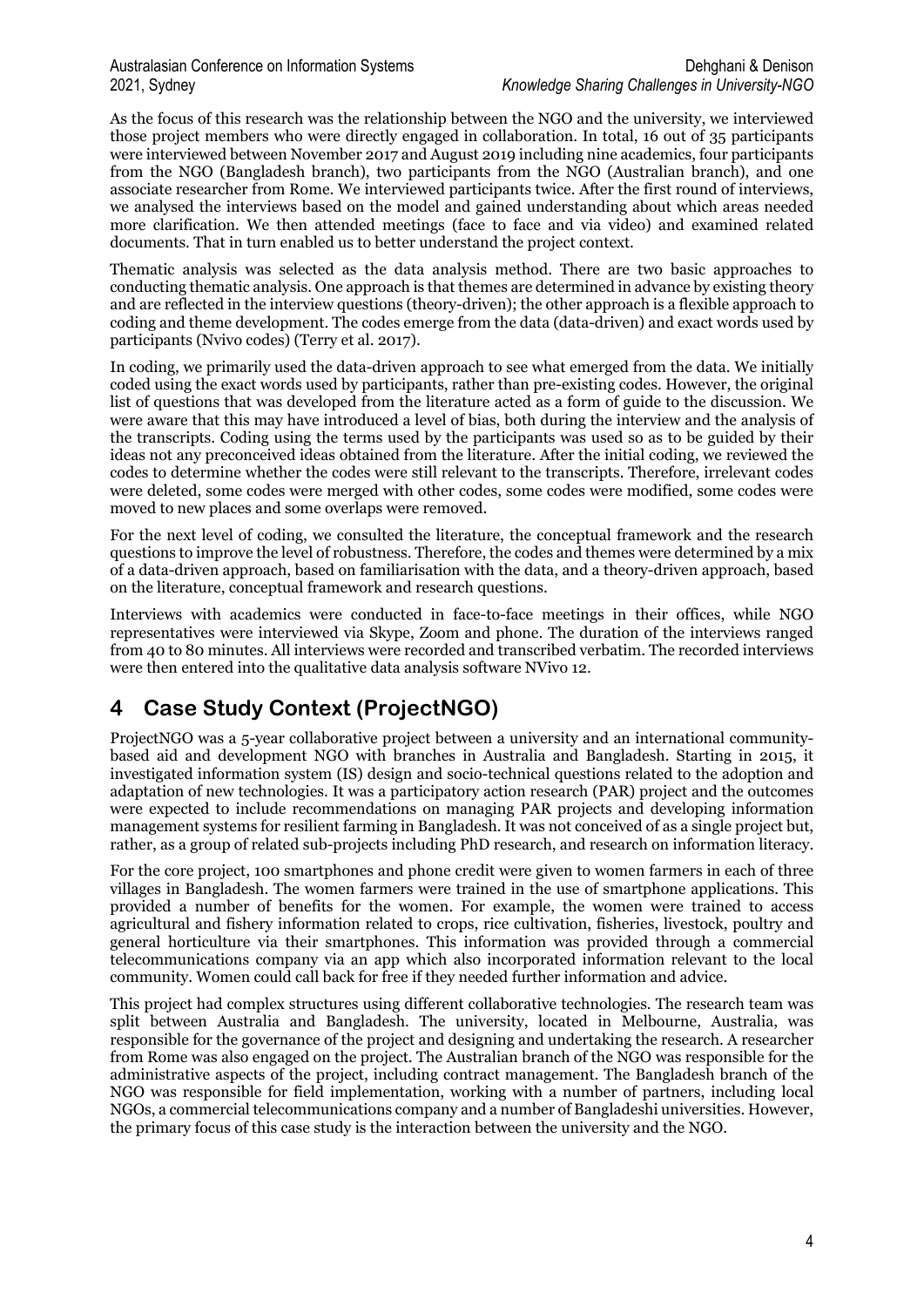## **5 Findings**

Organisational culture differences, language differences, telecommunication access, time, lack of written documents of the procedures, lack of knowledge capture and lack of organised research datasets were found to be the main challenges that occurred during knowledge sharing.

#### **5.1.1 Organisational culture differences**

The main aim of an NGO is to solve community problems through practical outcomes. It allows interaction throught research procesess (Aniekwe et al. 2012). In the current study, the NGO conducted research from a project evaluation point of view, rather than the theoretical work and type of knowledge creation that universities are interested in. As a result, the theoretical components of the research was not very important for it.

Misunderstanding of the need for high quality data was a barrier in ProjectNGO. The international NGO does conduct research, but usually with a more directly practical focus and outcome than the university. The international NGO understood the need for quality data but not necessarily what quality meant for some of the theoretical aspects. There was often a tension between theoretical and practical outcomes, the problem being exacerbated by the number of groups involved in data collection including additional organisations that did not have such a strong understanding. This long chain of organisations with different cultures and knowledge created difficulties in data collection, however, the research team was aware of these issues and had to come up with ways to work around the problem.

In ProjectNGO, a large part of knowledge in the NGO was tacit. Those involved in knowledge sharing included project team members, translators, community members, Bangladeshi universites, community-based organisations etc. In addition, the main NGO did not conduct project research in the field with its own staff but used Bangladeshi universities and specific local community-based organisations for data collection and community contactAs a result, the NGO had difficulty in collecting accurate data because each organisation, specifically the community-based organisations, had a different set of priorities, skills and experiences in contacting communities.

A university creates knowledge and builds theory to use in practice and is willing to share the produced knowledge with different stakeholders and publish it for different audiences. Publication in high-impact journals and acclaim by peers in the specific field are means of success for them. In the current study, the university had its own organisational structure and culture. The academics had freedom in doing research. However, for creating online shared space for collaboration with the NGO and using university infrastructure, academics needed to follow their own organisational principles and processes. For example, getting permission from the IT department of the university to create a shared space took time. In contrast to academic freedom, the academics also needed to follow university policy in accessing and using facilities.

### **5.1.2 Language differences**

Language differences were mentioned as one of the most important challenges to knowledge sharing. These differences can be divided into two main categories: foreign languages and discipline/subject languages. Project members knew English and it was the main language for starting communication. It was a second language for the NGO members, who spoke Bengali, and the associate academic researcher, who spoke Italian. The NGO members in Bangladesh wrote documents and reports in English. Written communication was in standard English. However, they communicated verbally in Bengali within the NGO. Their version of spoken English was unfamiliar to the team members based outside Bangladesh, and this sometimes lead to misunderstanding during communications, particularly in the virtual spaces (Ba) which the project members relied upon for day-to-day communication.

Data collection tools such as questionnaires were developed in English and then translated into Bengali. They were administered in Bengali and the responses were in Bengali, which then needed to be translated back into English. The data in the field was collected by NGO people who spoke Bengali, then translated into English as the academics did not know Bengali. Furthermore. the university researchers (apart from two of the doctoral students, who are Bangladeshi) did not have unmediated access to the women because of language issues and this created the potential for additional problems. It is worth adding here that this issue also relates to the data collection tools, understanding the purpose of the data collection and the meaning of the data to be collected. The lack of subtlety in translation for the NGO project was mentioned as a foreign language challenge. It was quite possible that something was missing in translation. Although the academics were aware of this issue and worked to minimise the issue, the speed of both verbal and written communication slowed project progress.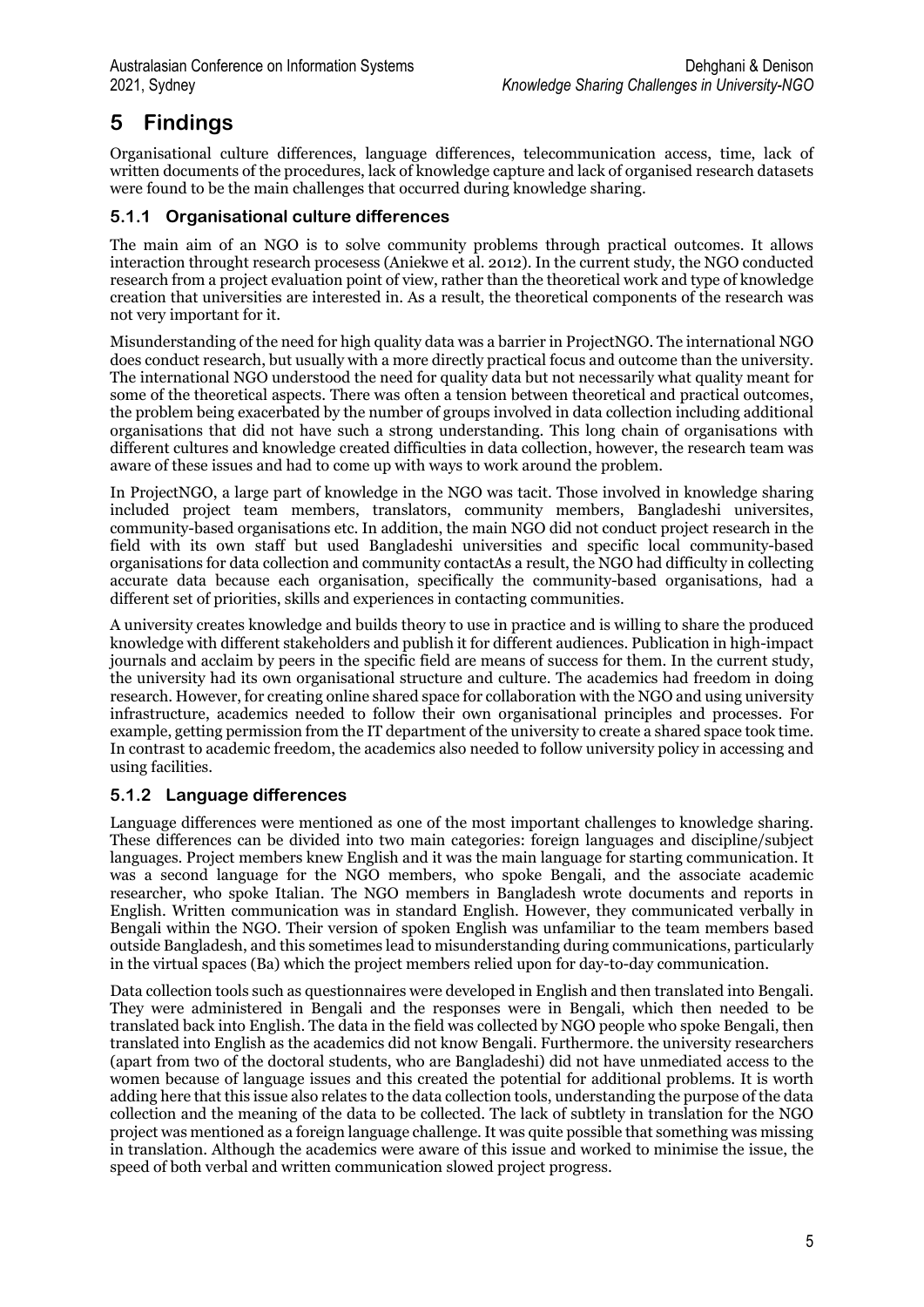Difficulty in understanding each other was also mentioned as a barrier to knowledge sharing in initial stages. It seems that this barrier also emanated from cultural differences between the university and NGO because of the different aims of the research, languages, contexts and national cultures. In ProjectNGO, the academics used more jargon (discipline/subject language) and complex language in communications which were sometimes meaningless for the NGO members because they used their own language which was based on practice and was more conversational. The lack of shared language was mentioned as a major challenge in this collaboration and considerable time was spent on developing a shared language

#### **5.1.3 Telecommunication access**

Telecommunication access was mentioned as one of the most important challenges for knowledge sharing. Being an international project, the project spaces (Ba) established to facilitate day-to-day communication were heavily dependent on communications applications, including video-conferencing applications, such as Zoom and Skype, and email. Telecommunications issues at the Bangladesh end caused a number of problems. For instance, the sound quality in online meetings was often poor, and even affected phone calls when used as a back-up strategy. This was a frequent problem, leading to miscommunication in some meetings. In response to this challenge, project members after online meetings followed up by email to confirm understandings or actions, and minutes of meetings were produced and shared quickly, sometimes adding extra workload.

#### **5.1.4 Time**

Time limitations were raised as an important barrier to knowledge sharing. Time can be divided in this study into three main categories: lack of time at an individual level, time orientation and time zones. Almost all participants had conflicting work priorities. Academics lacked time because they needed to focus on their students, teaching and other administration tasks. The NGO members worked simultaneously on different projects. Managing time was difficult for them because other priorities could sometimes take precedence. They either could not attend meetings or did not have sufficient time to prepare properly. As a result, they needed to allocate limited time for each of the projects.

Time orientation was mentioned by participants as a challenge in collaboration and knowledge sharing. The nature of the research required significant time for completion. For example, the doctoral students' research under the ProjectNGO was scheduled for a three- or four-year span, potentially raising a conflict with the NGO's desire for short-term results. To deal with this issue, the NGO requested that doctoral students prepare quarterly progress reports. However, this was difficult, especially in the first year of study as the doctoral students were still working to define and scope their projects. This time orientation can be considered under organisational culture because it refers to different objectives that each of the organisations followed in collaboration.

### **5.1.5 Lack of knowledge capture**

There were inadequacies in the process of capturing knowledge. The knowledge that members gained during collaboration went with members when they left the organisation or project. Staff turnover is a main reason for this challenge because it brings difficulty in tacit knowledge capture. There was no clear policy in the university or the NGO for capturing tacit knowledge, and so informal ideas and common understandings were lost as members left both parties.

The lack of a local audience in the university was mentioned as another reason for the lack of experiential knowledge capture by one of the academics in ProjectNGO. Again, this barrier refers to organisational culture. The university was interested in publications in high-quality journals, not talking informally about experiences. The associate researcher in ProjectNGO also explained this issue as a different requirement for the NGO and the university.

It is worth adding here that collaborative research projects in a university work in isolation from other research groups. Since a small number of researchers are working in any particular area, the opportunities for sharing the gained knowledge with other groups are limited. The areas of interest and expertise of members of each discipline are also different, which can result in less interest in other collaborative research projects.

Capturing and sharing the tacit knowledge of the project members was an important part of the knowledge sharing mechanisms. Lack of knowledge capture was a common issue for ProjectNGO, it seems partly because the tacit nature of this kind of knowledge makes it difficult to capture and partly because of the lack of clear policies in the NGO and the university. In addition, collaborative projects evolve over time and may experience changes as projects progress, bringing instability in capturing and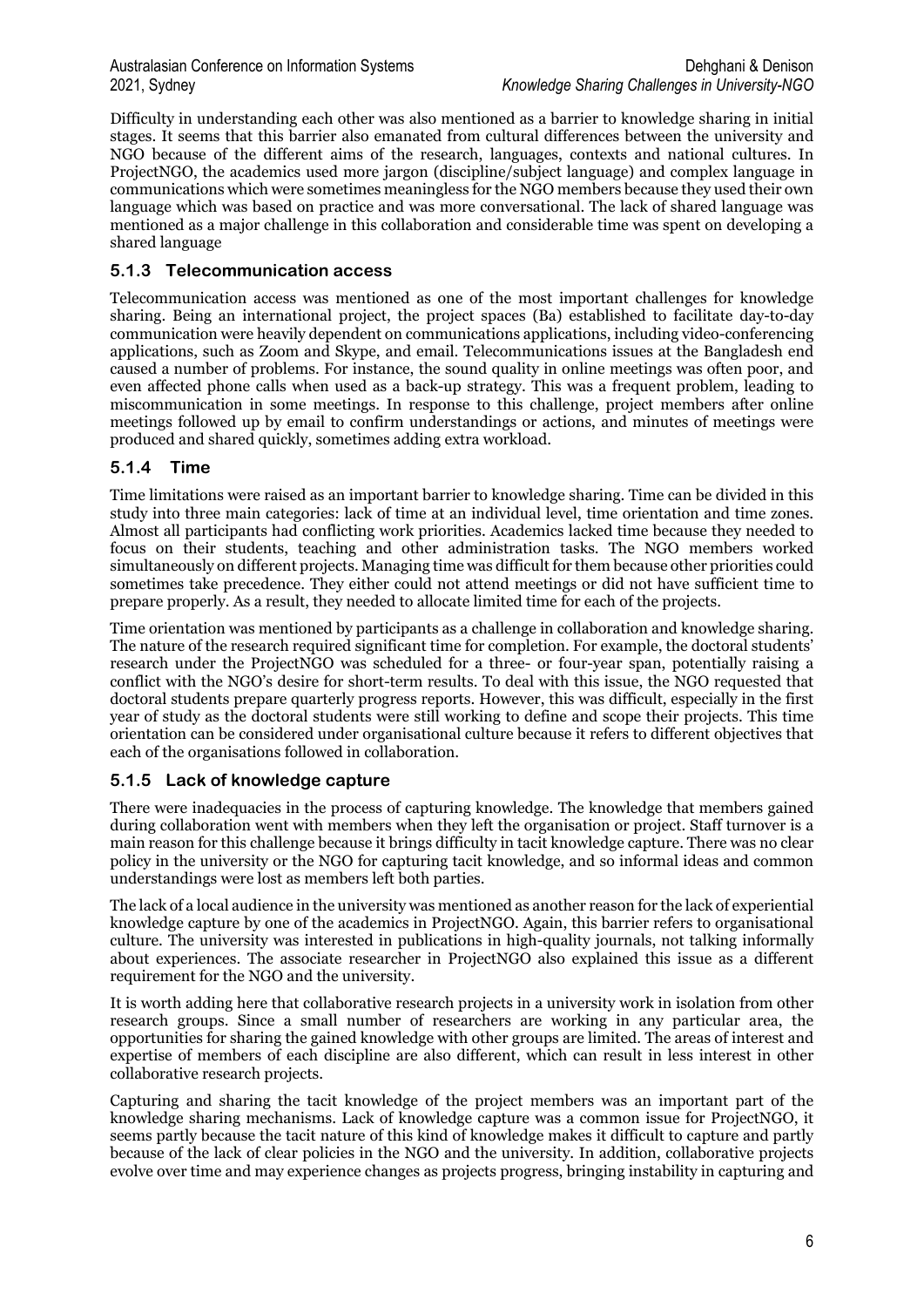sharing knowledge. Having clear policy from initiation of the project in order to capture gained experience would be a solution.

#### **5.1.6 Lack of written documents of procedures**

In the current study, the NGO had a very well-developed system of documentation and KM to support high-level project management, evaluation and transparency. However, it had a problem in documentation of what happened in the field, especially documentation that related to the collection, management and understanding of research data. Therefore, documentation of the procedures was mentioned in ProjectNGO as one of the barriers to knowledge sharing. It seems that in this project, as the academic emphasised, the NGO had lacked all the necessary skills in managing, storing and organising data relevant to the research.

#### **5.1.7 Lack of organised research datasets**

Members in the NGO and the university were interested in obtaining information about primary research datasets, data interpretation and analysis, and any relevant material regarding the research. Each body had their own policy in organising the research datasets of the project. There was no standard framework even within each body for organising research datasets. Official information such as research proposals, meeting minutes and contracts, was stored. Research datasets about the process were organised in the NGO and the university in their own repositories. The NGO used Box to store their datasets. Google Drive was used to facilitate sharing research datasets between members of the project at the university. Based on researchers access and observations about Drive, there was no consistency in organising files and folders. Although a research data management plan was prepared as part of the ethics application, and clearly discussed storing and managing research datasets, it was difficult to implement in practice because the researchers thought it useful to have working copies on their own computers for ease of access and manipulation, giving less thought to long-term authoritative data sets.

However, based on researcher's analysis of discrepancies in the responses of the academics and NGO representatives, it seems that there was no clear policy for recording the research datasets in the NGO. It just stored everything related to not only this project but also every task in Box, without any organisation. For this reason, sometimes getting to a specific document took time for the NGO members and there were many important datasets there and members were not aware of them.

## **6 Potential guidelines**

From the results of this in-depth case study in identifying knowledge sharing barriers based on active actors' perspectives, proposed guidelines have been developed based on the communication occurring in university–NGO collaborative projects in the IT faculty.

These guidelines for effective knowledge sharing in university–NGO collaborative projects have been drawn from one project only, and provide only a starting point which could be expanded upon with further study. Having said that, the proposed guidelines reflect five key steps which are important in order to show how collaborative projects can build a successful knowledge sharing environment.

*Step one: addressing generic issues.* Many of the major barriers that emerged from the case study have been generic issues related to managing collaboration project. This applied in the contexts of the university–NGO. The factors that are essential to address are active actors, time, physical place for communication, clear KM policy (university and NGO need to create a strategy to build, maintain and utilise the project's knowledge assets effectively after finishing; universities and NGO should create a condition that enables members to know where information is located, where knowledge is accumulated and how information and knowledge can be accessed), KM tools and ICT infrastructure. These basic factors should be clear from the outset of the projects.

*Step two: collaborative project definition and balancing the requirements*. The projects are defined so as to ensure the relevance of the topic to the partners. In this step, the active actors, mostly the main connector, play major roles in defining the project and topic. Negotiation among different stakeholders, between partners and leaders, needs to start before developing the project proposal. A balance between the requirements of industry and NGOs and those of the university must be achieved if partners want to have successful knowledge sharing mechanisms. The needs of each party and associated limitations must be clearly identified and agreed among partners. Balancing the requirements leads to achieving mutual benefit that is strongly dependent on successful knowledge sharing. Cultural differences and expectations of the partners need to be clearly discussed in order to achieve a balance between university, industry and NGO priorities and needs. Each partner can provide solutions or training in the area of limitation during collaboration.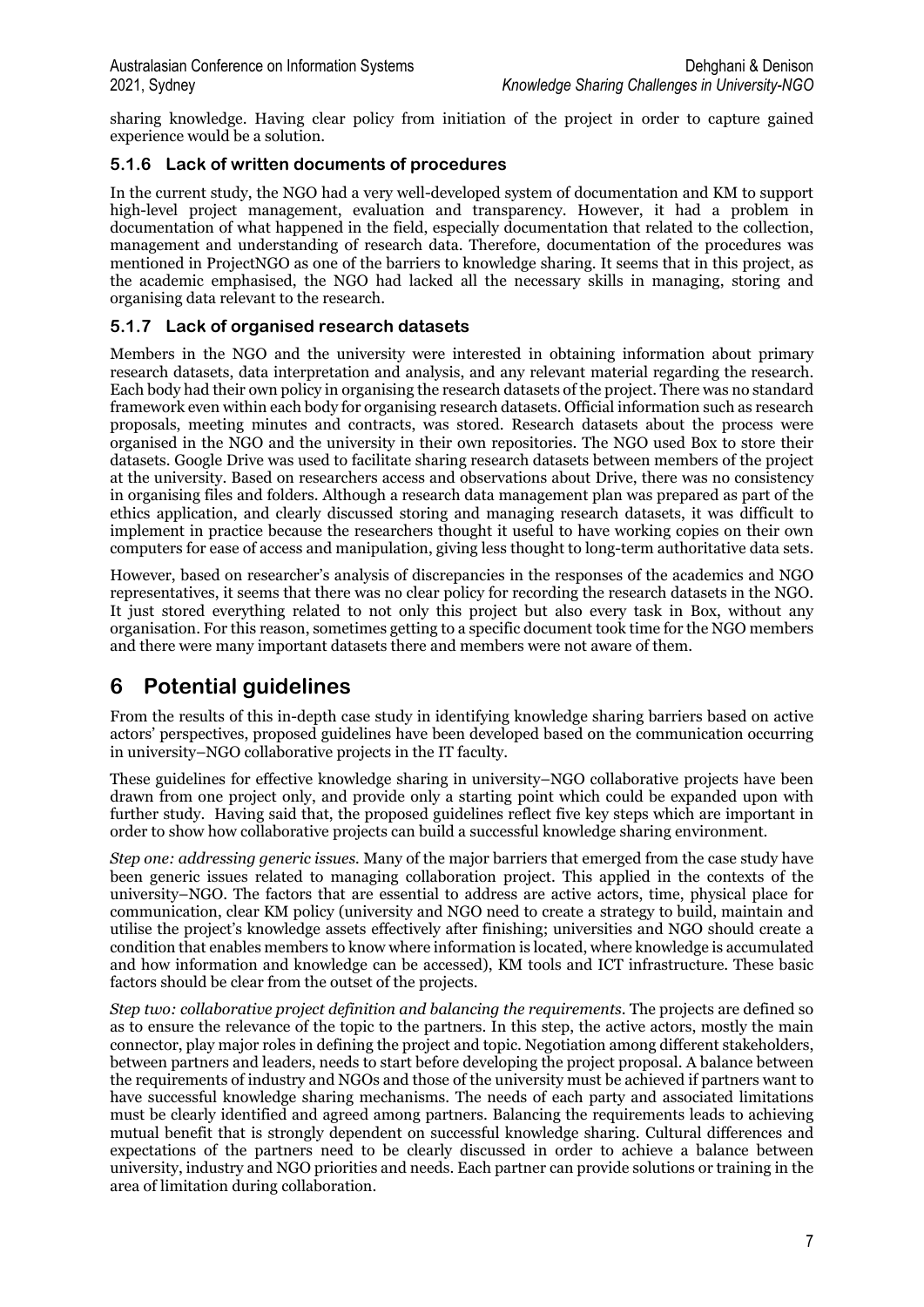*Step 3: Starting collaboration and developing shared collaborative spaces for communication.* In the context of university–NGO collaborative project, virtual spaces and ICT are essential for building virtual shared collaborative spaces in order to start the communication. Having understandable scope, common goals, clear timelines, clear objectives, understanding of cultural differences and specific room for discussion should be considered in developing SCSs.

*Step 4: Providing feedback*. This means providing feedback in a short time in explicit and tacit forms such as regular reports or workshops and seminars. NGOs need short-term results. Having preestablished forms for reports or guidelines for running seminars and workshops can improve this step. Each partner needs to be flexible in reacting to provide feedback during collaboration. This includes the ability to change the project direction and strategy.

*Step 5: Capturing project experiences*. A knowledge repository is required in order to create an environment that captures project members' knowledge and experience in different formats. This database can create a virtual treasury for university and NGOs when starting other collaborative projects, and enable collaborative memory. The university and NGOs may require an information and record-management role to design this databank. This role needs to identify and capture the information, knowledge and experience gained during each specific collaborative project to support NGO and university performance in doing more collaborative activities.

All of the five steps mentioned above need to be heeded if knowledge sharing is to be improved in collaborative projects.

## **7 Discussion**

This study used Nonaka's knowledge creation model, and particularly the concept of Ba, to understand the ways in which the development of physical and virtual communication spaces for the project impacted on the sharing of tacit and explicit knowledge, and so the management of the project. Space limitations preclude a full exploration of the mechanics of those processes in this paper, but it is clear that ProjectNGO, as an international project operating across a number of time zones, was heavily reliant on telecommunications applications and that difficulties in harnessing these effectively had contributed to exacerbating many of the issues discussed below. The difficulties encountered were not necessarily due to the applications themselves, but were often a result of having to negotiate language differences and understandings, competing perspectives and priorities in a situation where not only many of the participants were time-poor, but had to contend with inefficient communications channels due to weak telecommunications infrastructure. While time zones differences resulting in meeting and work problems were not a major issue, our observations confirmed the effect of time zones differences as a problem in organising meetings. In addition, although telecommunication technology facilitates long-distance collaboration by offering access to large amounts of data and information (Riege 2005) there were many problems in managing online meetings because of telecommunication issues in Bangladesh. See Dehghani (2021) for a more complete discussion of these issues and the application of the theoretical framework.

As found by (de Wit-de Vries et al. 2019), cultural differences may reflect, and be reflected in, differences in goals, outcomes, visions, research activities, the allocation of time, management styles, social conduct, languages, national cultures and time perceptions. In this study, the NGO and university were found to differ considerably in their underlying values, beliefs and processes, and interviewees mentioned different work routines, time frames, research aims and organisational cultures, languages as well as difficulty in understanding each other. All of these represent barriers to knowledge sharing. These are important findings because, as noted in the literature, organisational culture can have a significant influence on the success of project performance (Coffey 2010) and on members' knowledge sharing and learning behaviours (Wiewiora et al. 2013).

Organisational differences have a direct impact on knowledge sharing. A university has an explorative nature, while NGOs have problem-solving natures. Based on their objectives and structures, they prioritise different tasks. Universities are often interested in long-term results and publication of findings, while NGOs seek short-term outcomes to use in practice (Aniekwe et al. 2012). Such differences in missions and objectives were reflected in this study: the NGO was primarily interested in the data from a project evaluation point of view, while the university researchers focused on theoretical research outcomes.

The study has indicated that a lack of organised research datasets was another barrier to knowledge sharing. In the literature, a previous study confirmed that the lack of research data on NGO activities creates difficulty in designing and implementing projects because of a lack of understanding and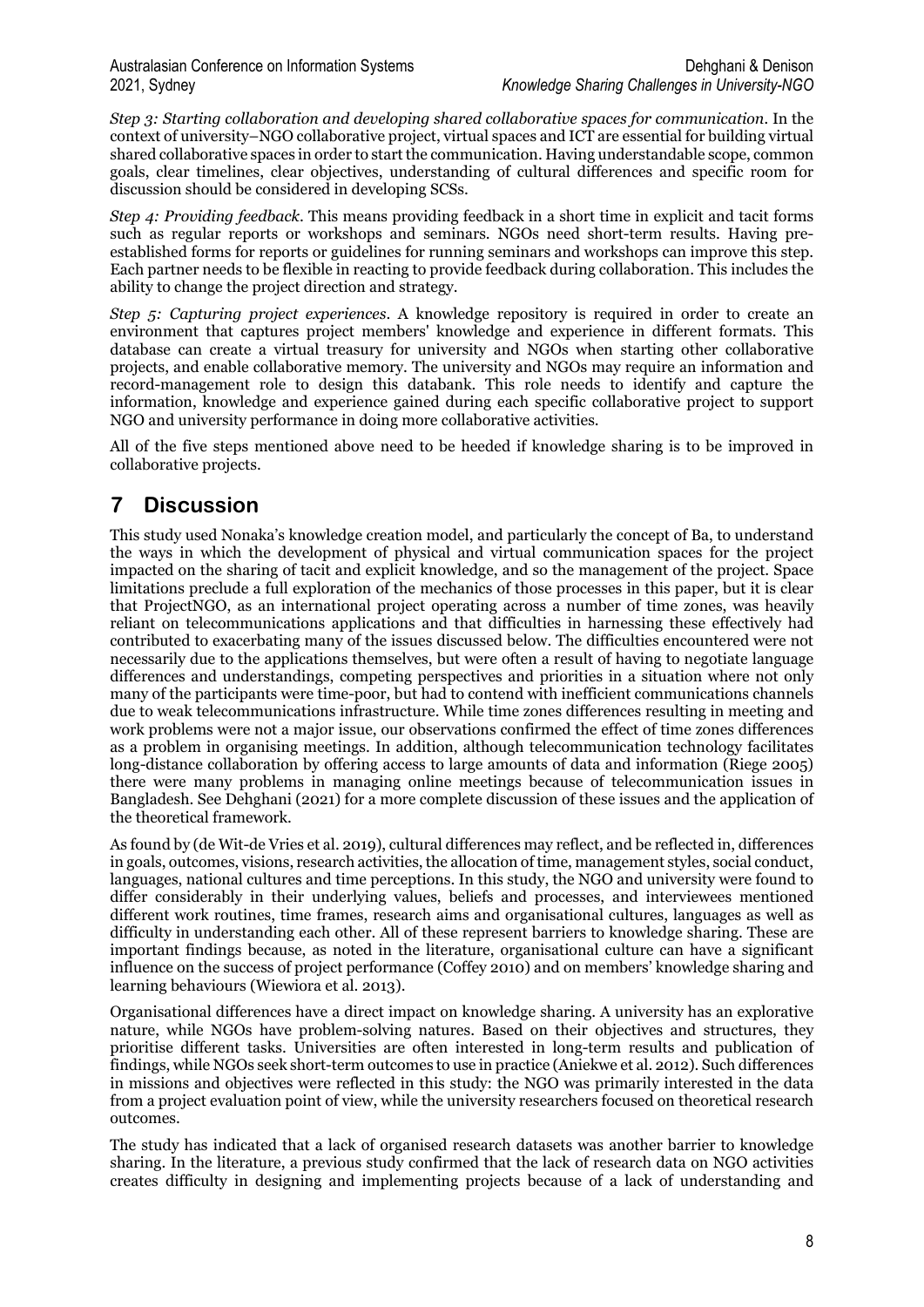identifying relevant knowledge on basic issues such as the types of development activities that NGOs are involved in (Mungate and Mvududu 1991).

In a previous study of knowledge sharing among high-tech companies in China and India, working in a foreign language was mentioned as a barrier to knowledge sharing in that meaning was often lost (Teagarden et al. 2008). Similarly, with ProjectNGO, as fieldwork was conducted in Bengali, a lack of subtlety in translation and the development of data collection tools such as questionnaires emerged as a barrier, as in some areas the translation was not always of sufficient quality for the researchers.

Discipline and subject languages relate to differences in knowledge backgrounds between the university and NGO, with academics using more complex language based on the needs of the research and their discipline (Pineda et al. 2009). Consistent with prior research, this study shows that in an interorganisational context such as organisational collaborative projects, shared language, and a capacity to theorise, eases communication and knowledge sharing.

According to the literature, collaborative projects face challenges related to information management and knowledge sharing. In particular, when a project is finished its content typically disappears because collaborative projects are time-limited settings and no resources are allocated to organise the produced knowledge for reuse despite the fact that organisational learning is dependent on knowledge creation and sharing of the produced knowledge of collaborative projects (Almeida and Soares 2015).

In our study, the NGO demonstrated its capacity in documentation related to project management and accountability. On the other hand, there was a paucity of written documentation of the procedures, dayto-day operational activities and research information, creating a potential barrier to knowledge sharing which reflected the NGO's view that documentation of procedural knowledge was not a priority.

The risk of knowledge loss, specifically tacit knowledge, at the end of the collaboration was a serious challenge for the university and the NGO. In this study, ProjectNGO members had their own structures for organising information and knowledge. The capture of codified and explicit knowledge was seen as important for two reasons: first, organisations needed to record the explicit knowledge for their own internal report and organisational learning, and second, organising explicit knowledge is easier. However, project-related knowledge such as skills, insights, collaboration experience and personal motivation which are key in knowledge sharing were not captured well in the ProjectNGO as capturing these processes were not given the same priority as capturing other organisational processes in either the NGO or the university. As a result, there was a lack of KM processes to record and capture explicit and tacit knowledge. These findings are consistent with previous studies (Fong and Kwok 2009; Landaeta 2008).

Local cultures and cultural differences were at play in ProjectNGO. Academics needed to adjust to the Bangladeshi social and institutional culture, and this meant considerable travel and time spent establishing mutual understanding. It also made online meetings complex, since mutual understanding across 'noisy' Skype, Zoom or phones was sometimes very difficult to achieve. This finding confirms the research of Allali (2016) who explored knowledge sharing among ICT firms in Libya and found that Libyan culture was a major barrier to creating sharing culture. However, Bangladeshi culture was not explicitly mentioned as a major barrier for ProjectNGO, possibly because academics spent time learning about the dynamics of the Bangladeshi culture, overcoming some, but not all, barriers.

This finding also confirms previous studies which have mentioned that cultural distance increases the cost of entry (Palich and Gomez-Mejia 1999) and operational difficulty (Mowery et al. 1996) and can lead to misunderstanding and limited sharing of core knowledge components (Lyles and Salk 1996). It can also negatively influence relationships because it limits the creation of personal ties and direct access to people (Wendling et al. 2013). In this study, geographical distance limited access to people; however, it did not influence relationships negatively because project members who were involved in direct communications kept up their connection virtually.

At the individual level, academics and industry/NGO representatives mentioned a lack of time due to other commitments as a significant barrier to sharing knowledge. These findings confirm what is known from previous studies which have indicated that a lack of time, or at least adequate blocks of time, can be a major constraint to knowledge sharing within virtual teams (Francis‐Smythe 2008).

## **8 Conclusion**

The purpose of this paper was to identify knowledge sharing challenges in a University-NGO collaborative project. Nonaka's framework was adapted to describe the communication and interaction within the project to depict knowledge sharing challenges in ProjectNGO context. In answering the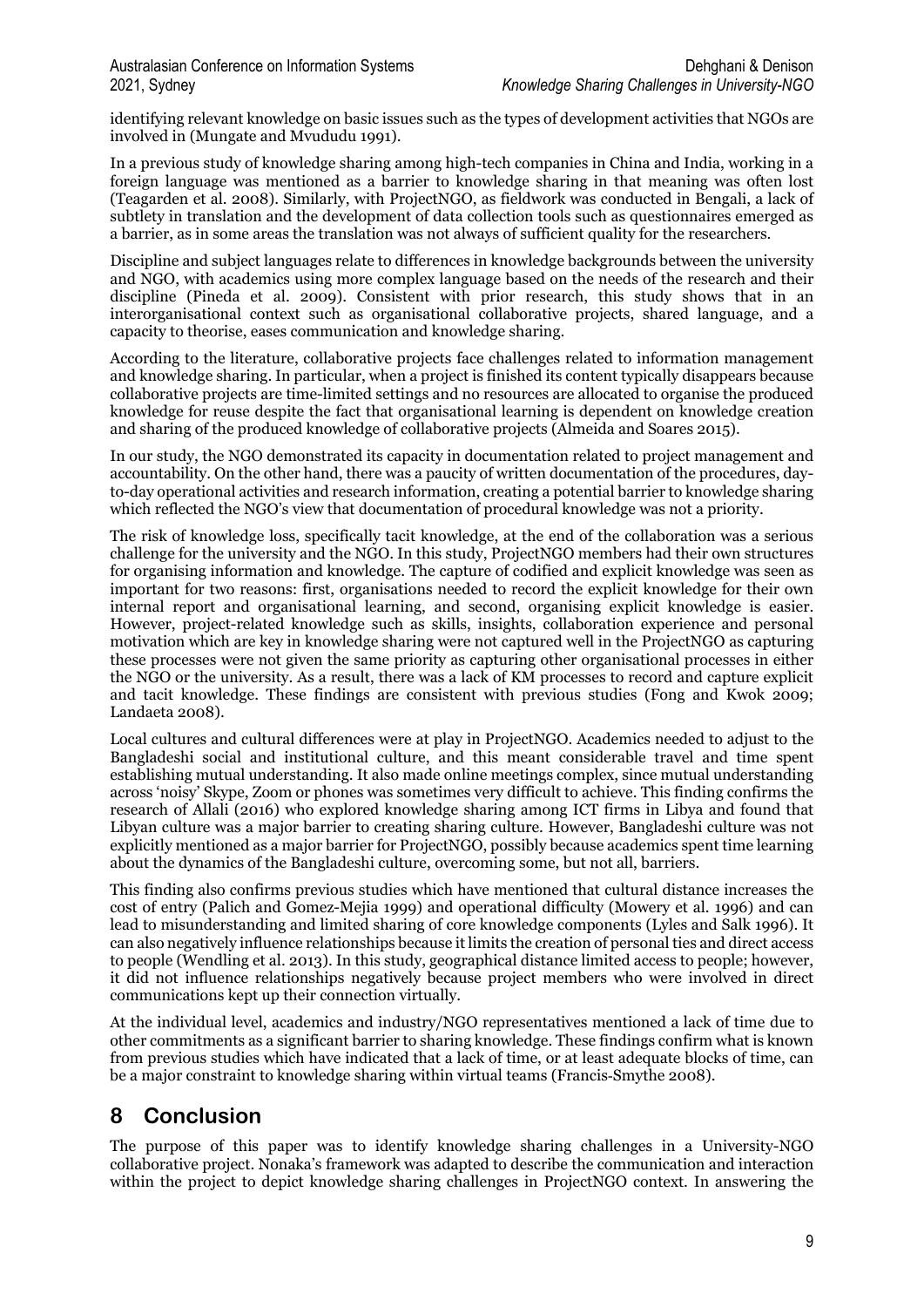research question, the findings of study by using Nonaka's theory of knowledge creation showed that project members encountered barriers to knowledge sharing such as organisational culture differences, language differences, telecommunication access, time, lack of written documents of the procedures, lack of knowledge capture and lack of organised research datasets. From the results of this in-depth case study in identifying knowledge sharing barriers, proposed guidelines including five steps have been developed.

As with any research based on case studies, particularly where the specific context is important, this study's findings may not be generalisable beyond the specific context. While this study has been conducted in the Australian context and based on project involving an IT faculty, we believe that these findings will assist in understanding of the barriers of knowledge sharing across other university– industry/NGO collaborative projects. There were shared practices in terms of communication alongside marked differences in workplace culture, ICT infrastructure and lack of KM tools. By identifying the barriers of knowledge sharing in collaborative projects, the research findings could help NGOs, industry or universities by providing them with guidelines through which they can discover new opportunities to facilitate knowledge sharing among the actors. That, in turn, could improve interorganisational collaboration.

The study has had limitations in terms of access to people, mainly related to scheduling time for interviews with industry and NGO representatives, who were all very busy. Recruitment was quite timeconsuming and the appointments for interviews needed to be re-arranged several times.

There are several interesting avenues of future research that could follow on from this study. First, future research could be conducted to extend the investigation into other contexts. Second, the evidence from this study suggests that studies on the NGOs context in terms of their impact on knowledge sharing mechanisms could be useful. Lastly, there is a need to validate the proposed five steps through additional cases involving other universities and external parties engaged in collaborative projects, which would increase their usefulness in practice.

## **9 References**

- Allali, B. 2016. "The Relationship between Organisational Culture and Knowledge Sharing in the Information Communication Technology Firms in Libya." University of Salford.
- Almeida, M., and Soares, A. L. 2015. "From Project's Information Management to Project-Based Organizational Learning: The Role of Knowledge Sharing," in *Handbook of Research on Effective Project Management through the Integration of Knowledge and Innovation*. IGI Global, pp. 190- 211.
- Andrews, K. M., and Delahaye, B. L. 2000. "Influences on Knowledge Processes in Organizational Learning: The Psychosocial Filter," *Journal of Management Studies* (37:6), pp. 797-810.
- Aniekwe, C. C., Hayman, R., and Toner, A. 2012. "Academic–Ngo Collaboration in International Development Research: A Reflection on the Issues," *Available at SSRN 2995689*).
- Attia, A. M. 2015. "National Innovation Systems in Developing Countries: Barriers to University– Industry Collaboration in Egypt," *International Journal of Technology Management & Sustainable Development* (14:2), pp. 113-124.
- Benbasat, I., Goldstein, D. K., and Mead, M. 1987. "The Case Research Strategy in Studies of Information Systems," *MIS Quarterly*), pp. 369-386.
- Bolisani, E. 2008. "Understanding Knowledge Transfer on the Net: Useful Lessons from the Knowledge Economy," in *Building the Knowledge Society on the Internet: Sharing and Exchanging Knowledge in Networked Environments*. IGI Global, pp. 110-128.
- Bosua, R., and Scheepers, R. 2007. "Towards a Model to Explain Knowledge Sharing in Complex Organizational Environments," *Knowledge Management Research & Practice* (5:2), pp. 93-109.
- Brohman, J., Gannitsos, I., and Roseland, M. 2003. "Issues of Participation in a University–Ngo, North– South Partnership: Internationalizing a Ced Program," *Canadian Journal of Development Studies/Revue canadienne d'études du développement* (24:1), pp. 89-105.
- Coffey, V. 2010. *Understanding Organisational Culture in the Construction Industry*. Routledge.
- Darke, P., and Shanks, G. 2002. "Case Study Research " in *Research Methods for Students and Professionals: Information Management and Systems,* K. Williamson (ed.). Wagga Wagga, NSW: Centre for Information Studies, Charles Sturt University, pp. 93-105.
- de Wit-de Vries, E., Dolfsma, W. A., van der Windt, H. J., and Gerkema, M. P. 2019. "Knowledge Transfer in University–Industry Research Partnerships: A Review," *The Journal of Technology Transfer* (44:4), pp. 1236-1255.
- Dehghani, M. 2021. "Knowledge Sharing Mechanisms in University–Organisational Collaborative Projects," in: *Information Technology*. Melbourne, Australia Monash University.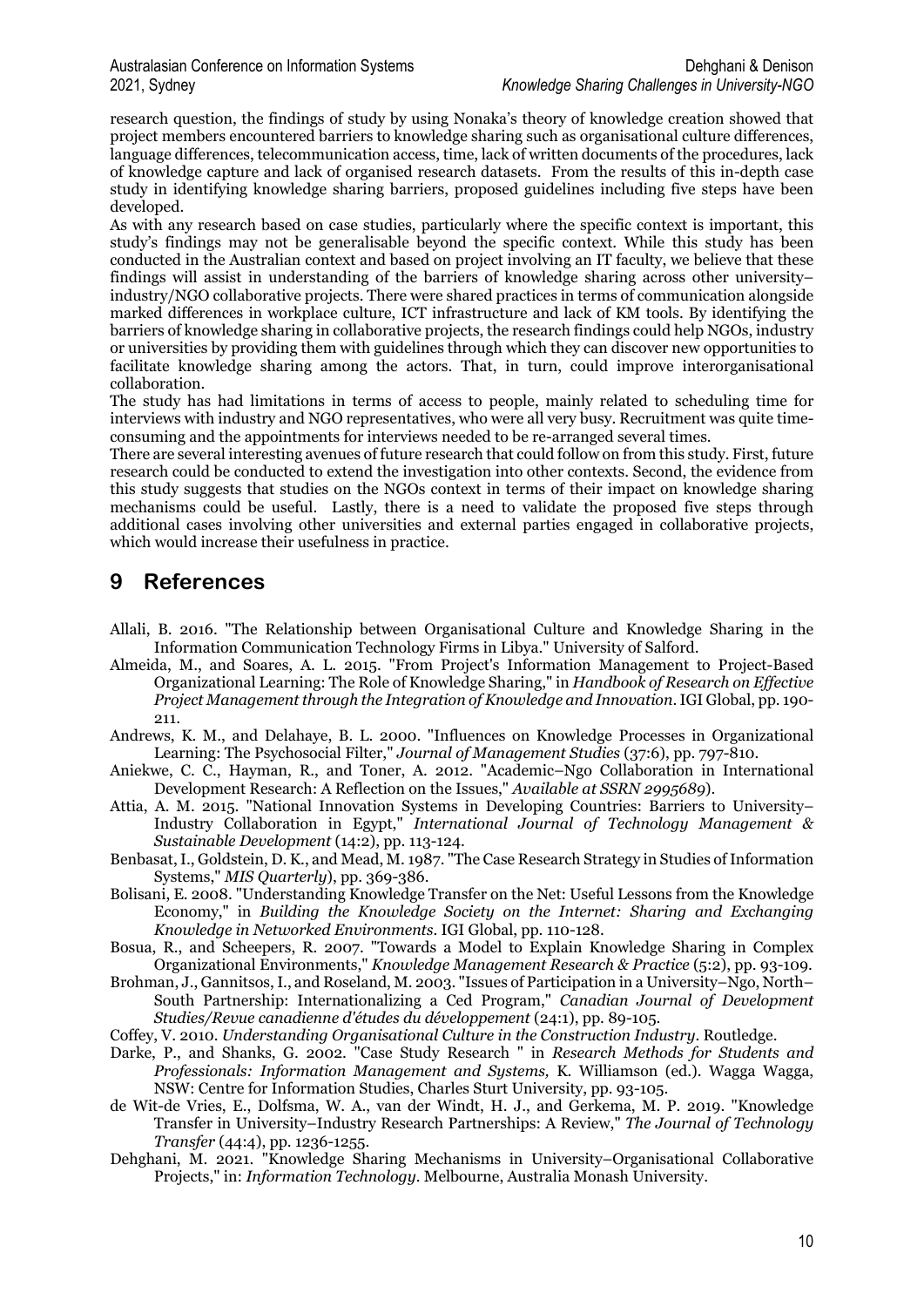- Easterby‐Smith, M., Lyles, M. A., and Tsang, E. W. 2008. "Inter‐Organizational Knowledge Transfer: Current Themes and Future Prospects," *Journal of Management Studies* (45:4), pp. 677-690.
- Fong, P. S., and Kwok, C. W. 2009. "Organizational Culture and Knowledge Management Success at Project and Organizational Levels in Contracting Firms," *Journal of construction engineering and management* (135:12), pp. 1348-1356.
- Francis‐Smythe, J. 2008. "Enhancing Academic Engagement in Knowledge Transfer Activity in the Uk," *Perspectives* (12:3), pp. 68-72.
- Grover, V., and Davenport, T. H. 2001. "General Perspectives on Knowledge Management: Fostering a Research Agenda," *Journal of Management Information Systems* (18:1), pp. 5-21.
- Hayman, R., King, S., Kontinen, T., and Narayanaswamy, L. 2016. *Negotiating Knowledge: Evidence and Experience in Development Ngos*. Practical Action Publishing Rugby.
- Landaeta, R. E. 2008. "Evaluating Benefits and Challenges of Knowledge Transfer across Projects," *Engineering management journal* (20:1), pp. 29-38.
- Lee, J.-N. 2001. "The Impact of Knowledge Sharing, Organizational Capability and Partnership Quality on Is Outsourcing Success," *Information & Management* (38:5), pp. 323-335.
- Lyles, M. A., and Salk, J. E. 1996. "Knowledge Acquisition from Foreign Parents in International Joint Ventures: An Empirical Examination in the Hungarian Context," *Journal of international business studies* (27:5), pp. 877-903.
- Mowery, D. C., Oxley, J. E., and Silverman, B. S. 1996. "Strategic Alliances and Interfirm Knowledge Transfer," *Strategic management journal* (17:S2), pp. 77-91.
- Mungate, D., and Mvududu, S. 1991. "Government and Ngo Collaboration in Natural Resources in Zimbabwe."
- Nonaka, I. 1994. "A Dynamic Theory of Organizational Knowledge Creation," *Organization Science* (5:1), pp. 14-37.
- Nonaka, I., and Konno, N. 1998. "The Concept of "Ba": Building a Foundation for Knowledge Creation," *California Management Review* (40:3), pp. 40-54.
- Nonaka, I., and Takeuchi, H. 1995. *The Knowledge-Creating Company: How Japanese Companies Create the Dynamics of Innovation*. Oxford University Press.
- Olivier, C., Hunt, M. R., and Ridde, V. 2016. "Ngo–Researcher Partnerships in Global Health Research: Benefits, Challenges, and Approaches That Promote Success," *Development in Practice* (26:4), pp. 444-455.
- Palich, L. E., and Gomez-Mejia, L. R. 1999. "A Theory of Global Strategy and Firm Efficiencies: Considering the Effects of Cultural Diversity," *Journal of Management* (25:4), pp. 587-606.
- Parekh, R. A. 2009. "Knowledge Sharing: Collaboration between Universities and Industrial Organisations," *International Conference on Academic Libraries (ICAL-2009)*, pp. 146-151.
- Pineda, J. L., Zapata, L. E., and Ramírez, J. 2009. "Strengthening Knowledge Transfer between the University and Enterprise: A Conceptual Model for Collaboration," *Cultural Implications of Knowledge Sharing, Management and Transfer: Identifying Competitive Advantage: Identifying Competitive Advantage*), p. 134.
- Shanks, G., and Bekmamedova, N. 2013. "Case Study Research in Information Systems," in *Research Methods: Information, Systems and Context,* K. Williamson and G. Johanson (eds.). Prahran, VIC Tilde University Press, pp. 172-187.
- Strier, R. 2011. "The Construction of University-Community Partnerships: Entangled Perspectives," *Higher Education* (62:1), pp. 81-97.
- Teagarden, M. B., Meyer, J., and Jones, D. 2008. "Knowledge Sharing among High-Tech Mncs in China and India:: Invisible Barriers, Best Practices and Next Steps," *Organizational Dynamics* (37:2), pp. 190-202.
- Terry, G., Hayfield, N., Clarke, V., and Braun, V. 2017. "Thematic Analysis," in *The Sage Handbook of Qualitative Research in Psychology,* C. Willig and W. Stainton Rogers (eds.). London, UK: SAGE
- Van Wijk, R., Jansen, J. J., and Lyles, M. A. 2008. "Inter‐and Intra‐Organizational Knowledge Transfer: Aa Meta‐Analytic Review and Assessment of Its Antecedents and Consequences," *Journal of Management Studies* (45:4), pp. 830-853.
- Wendling, M., Oliveira, M., and Maçada, A. C. G. 2013. "Knowledge Sharing Barriers in Global Teams," *Journal of Systems and Information Technology*).
- Wiewiora, A., Trigunarsyah, B., Murphy, G., and Coffey, V. 2013. "Organizational Culture and Willingness to Share Knowledge: A Competing Values Perspective in Australian Context," *International Journal of Project Management* (31:8), pp. 1163-1174.
- Yaziji, M., and Doh, J. 2009. *Ngos and Corporations: Conflict and Collaboration*. Cambridge University Press.
- Yin, R. K. 2003. *Case Study Research: Design and Methods* (3rd ed.). Sage